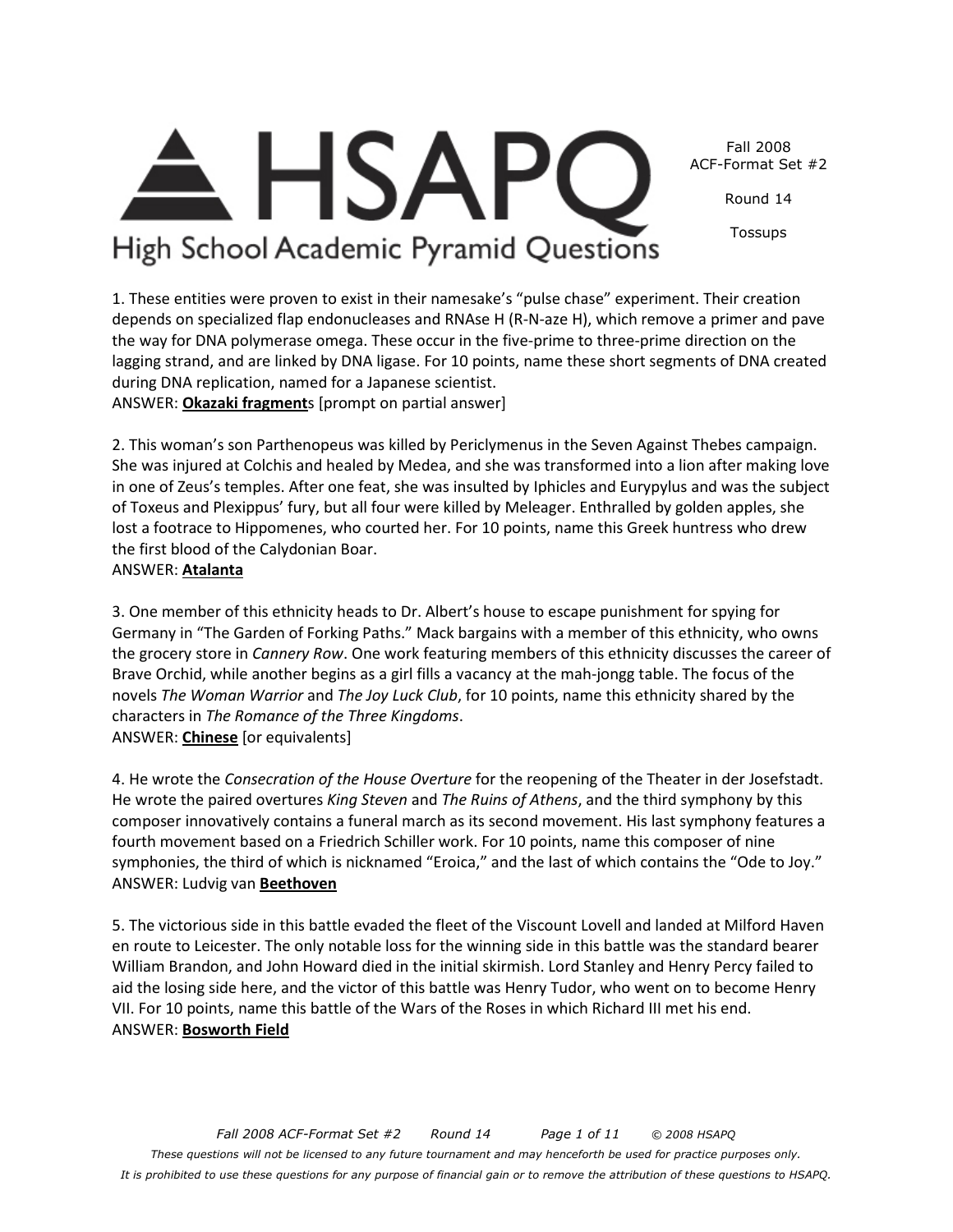6. Julian Barnes wrote a novel named for this man's parrot. In one of this author's novels, Matho is tortured and executed after sleeping with the daughter of Hamilcar Barca. In another, Charles Deslauriers attempts to seduce Madame Arnaux away from Frédéric Moreau. In addition to *Salammbo* and *A Sentimental Education*, this author wrote a novel about a woman who has an affair with Leon Dupuis in Yonville after marrying a doctor named Charles. For 10 points, name this nineteenth-century French author of *Madame Bovary*.

### ANSWER: Gustave **Flaubert**

7. One of this man's works contains a "Lament" that begins "let me die." In addition to *L'Arianna*, this composer wrote an opera in which Penelope sings "De misera regina," *The Return of Ulysses to his Country*. Ottone is a character in another of his works, which features Seneca singing "Solitudine amata," while in another of his operas, the title character sings the "rose of heaven" aria after marrying Eurydice. For 10 points, name this composer of *The Coronation of Poppea* and *Orfeo*. ANSWER: Claudio Giovanni Antonio **Monteverdi**

8. It was instigated by the government's decision to give preferential treatment to Keokuk, a man who provided warning to a United States agent at Rock Island. Governor John Reynolds's call to the state militia was followed by the dispatch of federal troops, and the man most associated with it wrote the *Life of Ma-ka-tai-me-she-kia-kiak*. That man was ultimately sent to Fortress Monroe as a prisoner. The main battle in this war was the massacre at the Bad Axe River. For 10 points, name this 1832 conflict in which the U.S. fought the namesake Sauk and Fox Indian leader in Illinois. ANSWER: **Black Hawk**'s War

9. A clerk in this book, Mr. Guest, reveals the similarity between the handwriting of two characters. It begins with Mr. Enfield recounting an incident about a man who ran over a young girl. In this novella, Dr. Lanyon dies of shock after seeing one of the title characters, who kills Sir Danvers Carew. In its final sections, Mr. Utterson reads a letter from the first title character describing how he needed increasingly larger doses of a potion to transform back to his old self. For 10 points, name this novella about a scientist with a split personality, by Robert Louis Stevenson. ANSWER: *The Strange Case of Dr. Jekyll and Mr. Hyde*

10. This man was an executive producer on the two *Goldie and the Boxer* TV movies, in which he also played the title heavyweight champion, and he also portrayed building manager Harry Jernigan in *The Towering Inferno* and Frank Drebin's colleague Nordberg in three *Naked Gun* movies. He may be better known for events that occurred in the Brentwood neighborhood in 1994, followed by a low-speed chase, and for a 2007 incident at the Palace Station in Las Vegas. For 10 points, name this former USC and Buffalo Bills star, convicted of robbery in 2008.

ANSWER: Orenthal James **Simpson**

11. The proportionality between the rate of transport of a component in this type of system and that component's gradient rate of transport is given by the austausch coefficient. During this process, the velocity difference is proportional to the distance to the one-third power, according to Kolmogorov. The statistical explanations for it arise because the solutions to the Navier-Stokes equations are unstable past a certain point, generally above a Reynolds number of four thousand. For 10 points, name this chaotic flow, contrasted with laminar flow. ANSWER: **turbulent** flow [or **turbulence**]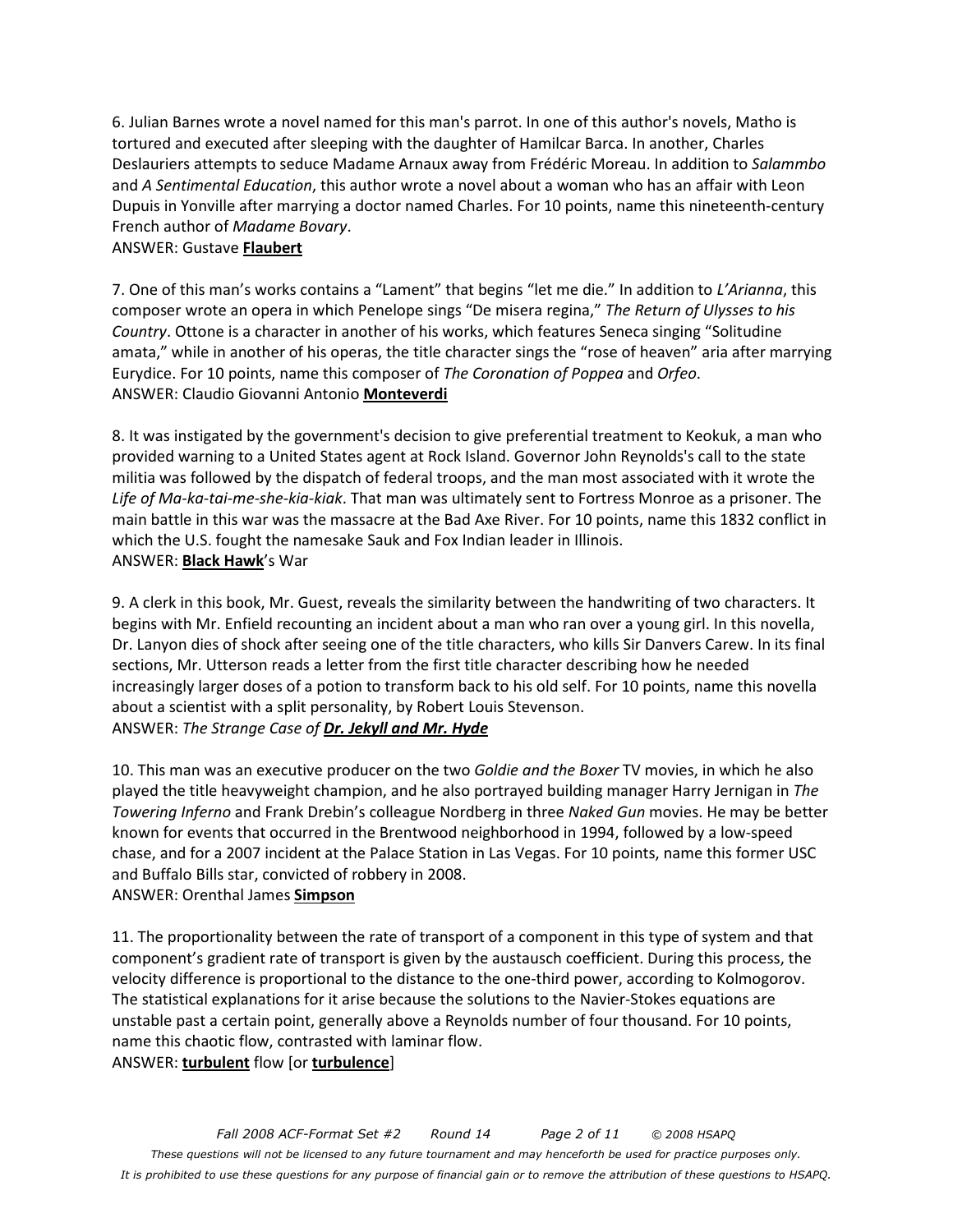12. One fleeting character in this work is an old man from Pola whose dentures fall out as he yells "To the darling, the sweet darling!" The protagonist of this work wrote the work *The Wretched Man* and a prose epic about Frederick the Great. That protagonist is sickened by the smell of disinfectant and later becomes sick when he eats some bad strawberries. The title event occurs when the protagonist is observing the Polish boy he loves, Tadzio. For 10 points, name this novel about Gustav van Aschenbach's demise in an Italian city.

ANSWER: *Death in Venice* [or *Der Tod in Venedig*]

13. The argument of pericenter figures in the Kozai mechanism, which explains why this entity is protected from encounters with a certain other body. Deviation in its temperature are explained by the anti-greenhouse effect. Albedos of 0.04 to 0.35 are assumed for two of its satellites, Nix and Hydra. A short-term reduction in gravity was jokingly attributed to Jupiter and this entity, which is the largest distinct object in the scattered disc subregion of the Kuiper belt. Discovered by Clyde Tombaugh, for 10 points, name this dwarf planet that was reclassified in 2006. ANSWER: **Pluto**

14. He negotiated the Convention of Gastein after a brief war with Denmark that was partially used to gain support for an army bill. He negotiated the "Three Emperor's League" with Austria and Russia, and called a conference to rework the treaty of San Stefano, reducing Russia's influence in Bulgaria. He contested with the Church in the "Kulturkampf," and tailored a message that resulted in a war concluding with the battle of Sedan, the Ems dispatch. For 10 points, name this man who called Congresses and Conferences in Berlin as imperial chancellor of Germany. ANSWER: Otto von **Bismarck** [or Otto Eduard Leopold, Furst von **Bismarck**, Graf von Bismarck-Schonhausen, Herzog von Lauenburg]

15. In one work by this artist, a cat looks up from the floor and several enormous bats and owls flit around a man with his head on a desk. In addition to *The Sleep of Reason Produces Monsters*, he showed men dueling with cudgels and Saturn devouring his children in his series of "black paintings." He created two companion pieces of a woman with her arms behind her head, the *Clothed Maja* and the *Naked Maja*, as well as a painting of faceless Napoleonic soldiers killing Spanish patriots. For 10 points, name this creator of *The Third of May, 1808*. ANSWER: Francisco José de **Goya** y Lucientes

16. In one story by this man, Bob Doran is forced to marry Polly by the manipulative Mrs. Mooney, and in another Jimmy Doyle loses money gambling with his foreign friends. In another story by him, the young unnamed title character mourns the death of Father Flynn, and another story by this author sees the narrator go to the title fair to buy a gift. His most famous story concerns Gabriel Conroy's epiphany that he knows little of his wife. For 10 points, name this author of "The Boarding House," "After the Race," "Araby," and "The Dead," who wrote these stories in his collection *Dubliners*. ANSWER: James Augustine Aloysius **Joyce**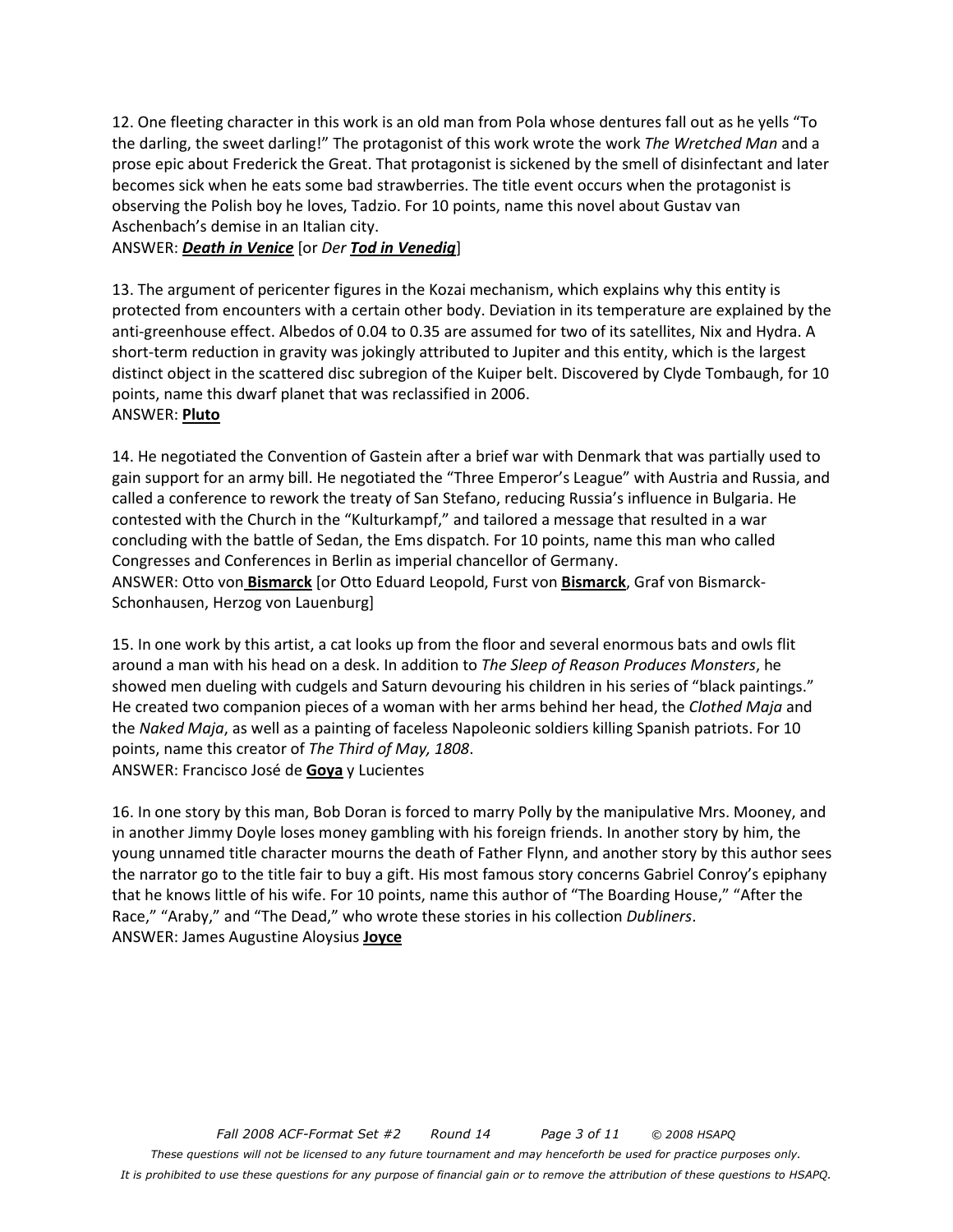17. This ruler's reign saw terrorist actions led by Evno Azef, including the murders of Interior Ministers Sipyagin and Plehve. His other ministers included Sergi Witte and Peter Stolypin, and he passed the Fundamental Laws and offered human rights in the October Manifesto. He exchanged a series of telegrams with his cousin Wilhelm II, attempting to avoid World War I, and he lost Manchuria in the Russo-Japanese War. For 10 points, name this tsar deposed in the October Revolution, the last Russian monarch.

### ANSWER: **Nicholas II** [or **Nikolay II**; or **Nikolay Aleksandrovich** Romanov; prompt on **Nicholas**; prompt on **Nikolay**]

18. The Espinaco Mountains lie in this country's east, and the Mantiqueira Mountains lie to its southeast. The Fernando de Noronha archipelago lies off its coast, and the Iguazu River also originates in this country, whose Guapore River forms its border with Bolivia. It is also home to Manaus, which is located at the confluence of Rio Negro with a larger river, as well as a capital designed by Oscar Niemeyer. For 10 points, identify this Portuguese-speaking country, home to Sao Paulo and Rio di Janeiro.

ANSWER: Federative Republic of **Brazil** [or Republica Federativa do **Brasil**]

19. In early medieval times, a namesake "consonant shift" affected the "high" form of this language, and an "eastern" subgroup of its namesake branch included only the extinct tongue Gothic. It is an official language, and the most widely spoken tongue, in a country whose other official languages are Italian, French, and Romansch, namely Switzerland. For 10 points, name this language which predominates in Liechtenstein and Austria, as well as a namesake country which was reunified in 1990 following the fall of the Berlin Wall.

### ANSWER: **German** [or **Germanic**]

20. One-act operas by this man include *Sister Angelica* and the one that contains the aria "O mio babbino caro," entitled *Gianni Schicchi*. At the end of one of his operas, an ex-bandit named Dick Johnson starts a new life with the titular *Girl of the Golden West*. He wrote an opera that features "Vissi d'arte," and ends with Baron Scarpia executing Mario Cavaradossi. In another opera by this man, the Japanese woman Cio-Cio-San falls in love with a man in the U.S. Navy named Pinkerton. For 10 points, name this Italian composer of *Tosca* and *Madame Butterfly*. ANSWER: Giacomo **Puccini**

21. Bardet-Biedl syndrome has been linked to a mutation in these, which are also defective in renal tube cells in PKD and in Senior-Loken syndrome. These structures contain well-spaced nexin links and inwardly-facing radial spokes, and are somehow found in cycads of all plants. A mechanism known as IFT is essential in moving its constituent proteins, which includes MAPs and dyneins. Assisting the ovum in reaching the uterus for implantation, it is built from tubulin. For 10 points, name these tail-like projections containing a basal body, which are not flagella. ANSWER: **cilia**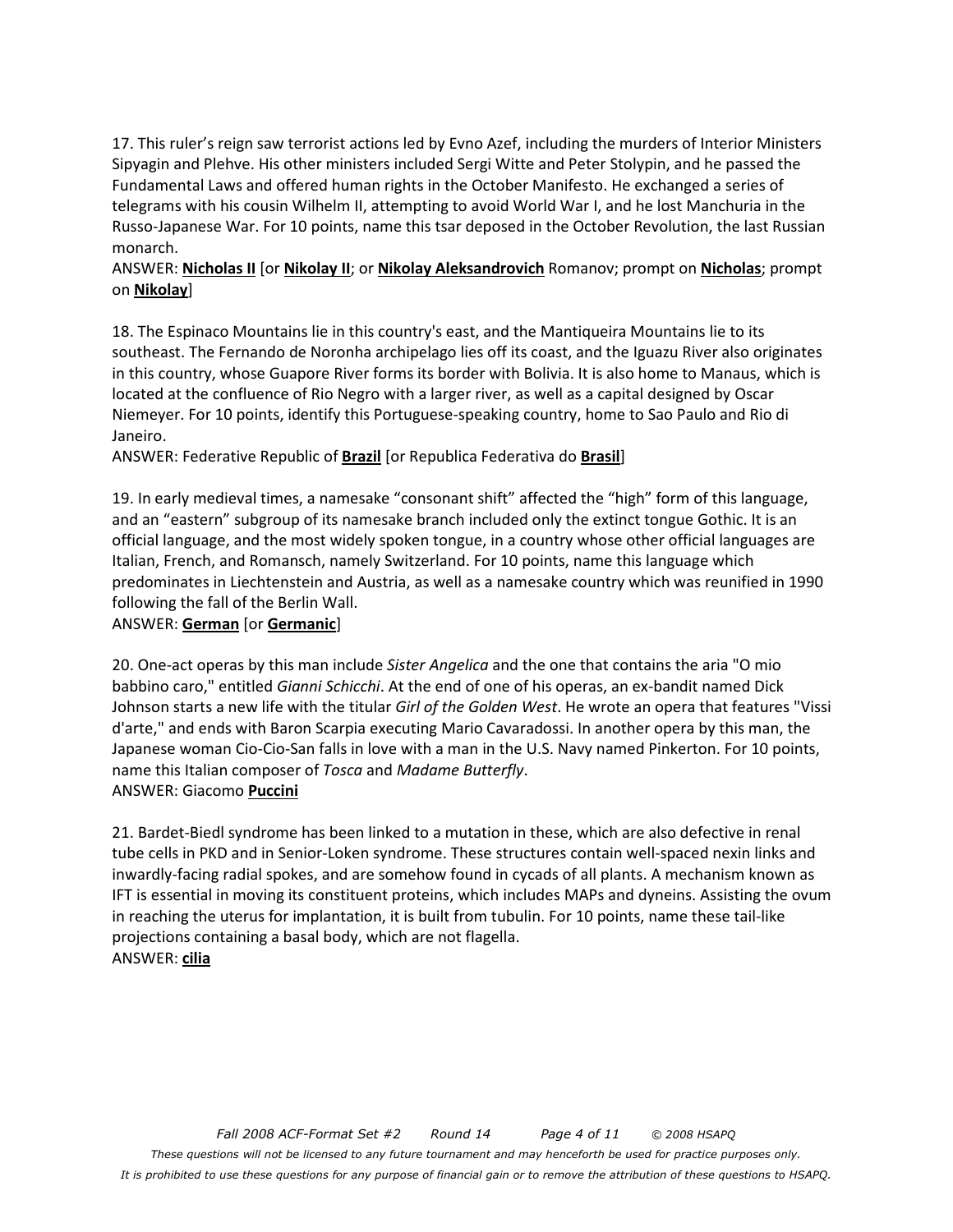22. This quantity is invariant for a gas travelling across a shock wave. For an isobaric process, the change in this quantity is directly proportional to the specific heat, and it can also be defined as internal energy plus pressure times volume. The quantity of this type associated with lattices is the amount of energy required to convert solid atoms into gaseous ions. For a given reaction it must be constant, regardless of the pathway, according to Hess's law. Gibbs free energy is a function of temperature, entropy, and this quantity. For 10 points, identify this state function. ANSWER: **enthalpy** [prompt on **H**; prompt on **heat content**]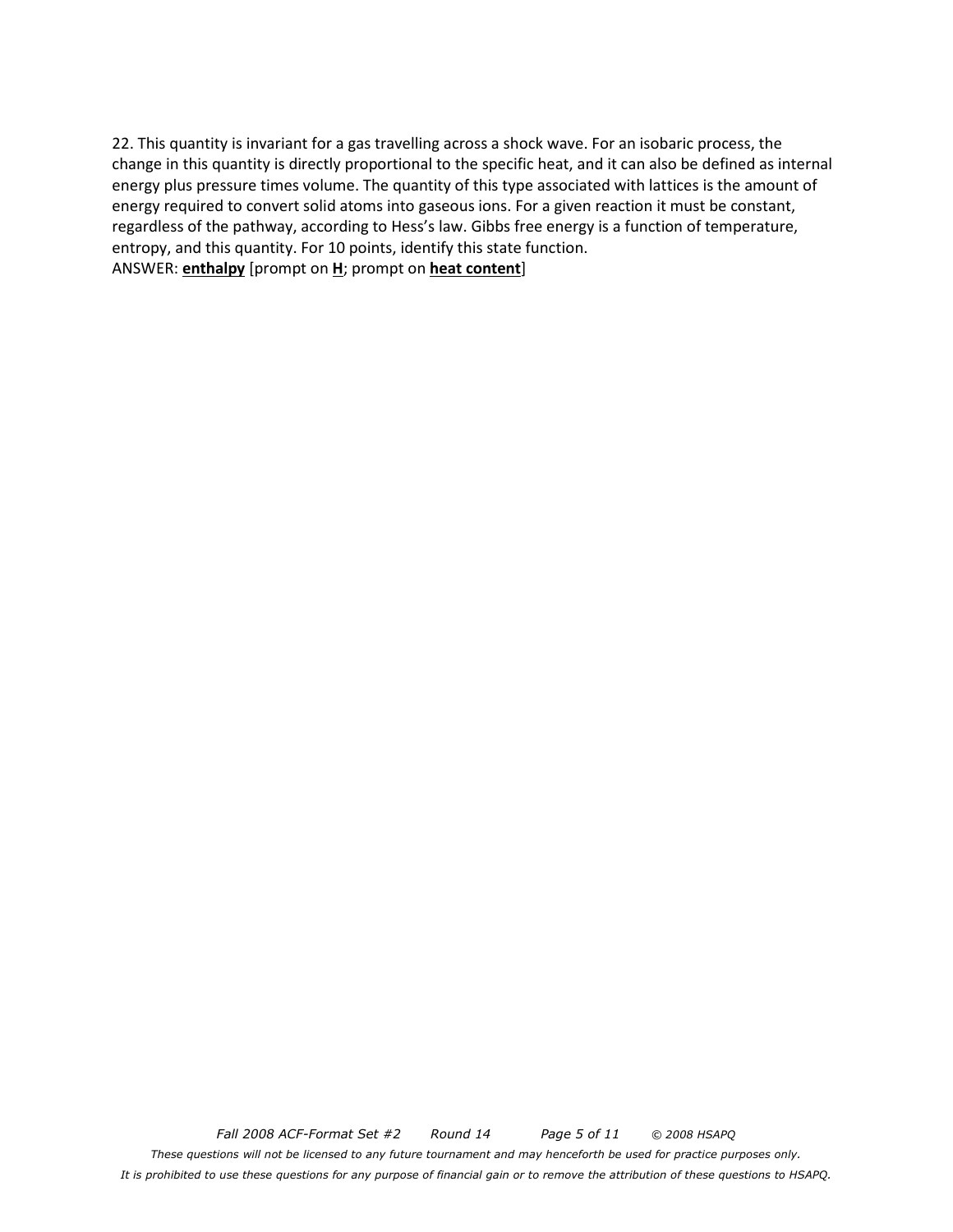Fall 2008 ACF-Format Set #2

Round 14

Bonuses

# A. HSAPC High School Academic Pyramid Questions

1. It argues that since God is perfect, and existence is surely more perfect than non-existence, God must exist. For 10 points each:

[10] Name this argument for the existence of God, which has been argued for by such philosophers as Avicenna and Gottfried Wilhelm von Leibniz.

# ANSWER: **ontological** argument

[10] The formulation of the ontological argument is usually attributed to the *Proslogion* of this man, Archbishop of Canterbury from 1093 to 1109.

ANSWER: Saint **Anselm** of Canterbury

[10] The ontological argument was used by this French philosopher in his *Meditations on First Philosophy*. His *Discourse on Method* contains the "cogito, ergo sum" argument.

# ANSWER: René **Descartes**

2. This meeting was hosted by James DeLancey, and it failed to cement the loyalty of the Iroquois Confederacy. For 10 points each:

[10] Name this congress where Benjamin Franklin proposed a plan that would have made a unified American government that was rejected by George II.

# ANSWER: **Albany** Congress

[10] This city was later host to the Second Continental Congress during the creation of the Declaration of Independence, before the Congress moved to Baltimore and Lancaster.

# ANSWER: **Philadelphia**

[10] This battle was a result of William Howe's plan for a Tory uprising in Philadelphia. The Americans lost the skirmish at Chadds Ford, but it failed to destroy Washington's forces. ANSWER: Battle of **Brandywine**

3. His plays include *Feast in Time of Plague*. For 10 points each:

[10] Name this Russian author who used sonnets consisting of feminine and masculine end rhymes in his verse novel *Yevgeny Onegin*.

# ANSWER: Alexander **Pushkin**

[10] This German poet wrote a sequence of *Sonnets to Orpheus*, as well as a group of poems rife with images of angels, *The Duino Elegies*.

# ANSWER: Rainer Maria **Rilke**

[10] This author wrote an epic poem about the Battle of Zama, *Africa*. His collection *Rime* includes his numerous sonnets to Laura.

ANSWER: Francesco **Petrarch**

*These questions will not be licensed to any future tournament and may henceforth be used for practice purposes only. It is prohibited to use these questions for any purpose of financial gain or to remove the attribution of these questions to HSAPQ.*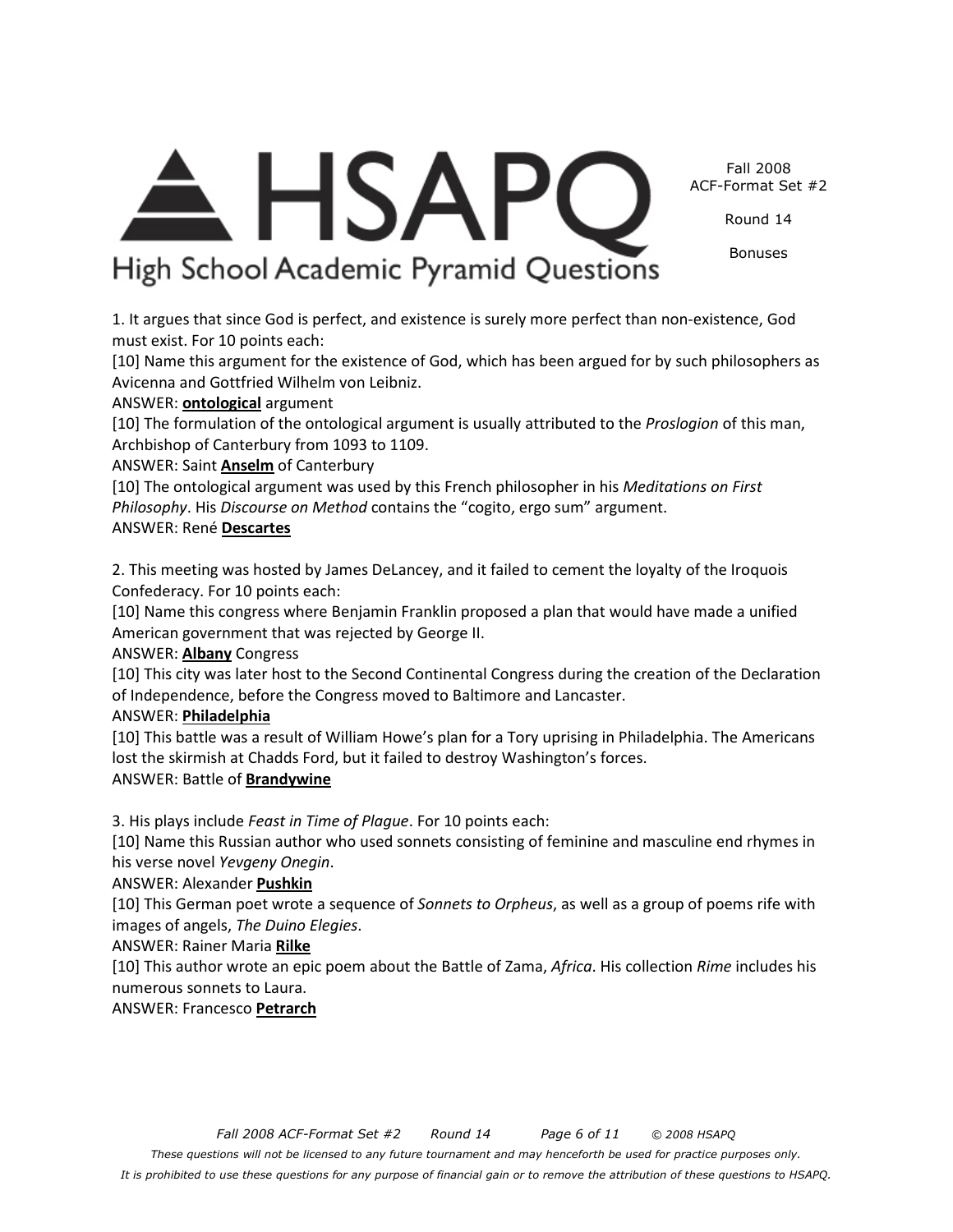4. Paul Dirac predicted this as a "hole" of negative energy. For 10 points each:

[10] Name this material that is the opposite of the observable material in the universe.

### ANSWER: **antimatter**

[10] Antimatter is theorized to undergo this process with regular matter, whereby both the matter and antimatter cease to exist.

### ANSWER: **annihilation**

[10] The first research facility to produce antimatter was this one, which produced antihydrogen in 1995. It is located in the suburbs of Geneva, Switzerland.

# ANSWER: **CERN** [or **European Organization for Nuclear Research**]

5. It can be stated as "the wavefunction for a system of electrons must be antisymmetric" with respect to the position of the particles. For 10 points each:

[10] Identify this statement, which states that no two fermions can have the same set of quantum numbers.

ANSWER: **Pauli exclusion** principle

[10] This statement, German for "building up" states that electrons will occupy the lowest energy orbital before occupying the higher energy orbitals.

ANSWER: **aufbau** principle

[10] One exception to the aufbau principle is this element, which has a 4s1 3d10 instead of the predicted 4s2 3d9 arrangement.

# ANSWER: **copper** [or **cuprum**; or **Cu**]

6. Identify these works by the author of the fairy tale *The Happy Prince*, Oscar Wilde, for 10 points each. [10] Wilde wrote this novel about the title object, which was painted by Basil Hallward. It ages instead of the title character of this novel, who remains young until he stabs it.

### ANSWER: *The Picture of Dorian Gray*

[10] Wilde also wrote a play about this biblical character, the daughter of Herod who asked for the head of John the Baptist.

### ANSWER: **Salome**

[10] Oscar Wilde wrote this play about the title character, who wishes to leave her husband for Lord Darlington. Her husband loves Mrs. Earlynne, who is the title character's mother. ANSWER: *Lady Windemere's Fan*

7. They contain a microvillus as well as a gustatory cell. For 10 points each:

[10] Identify these structures found in the fungiform and vallate papillae.

### ANSWER: **taste bud**s

[10] Taste buds are located on the surface of this organ, which is connected to the mouth with the membrane called frenulum.

### ANSWER: **tongue**

[10] This enzyme found in saliva helps in the digestion of starch into simpler sugars.

# ANSWER: **amylase**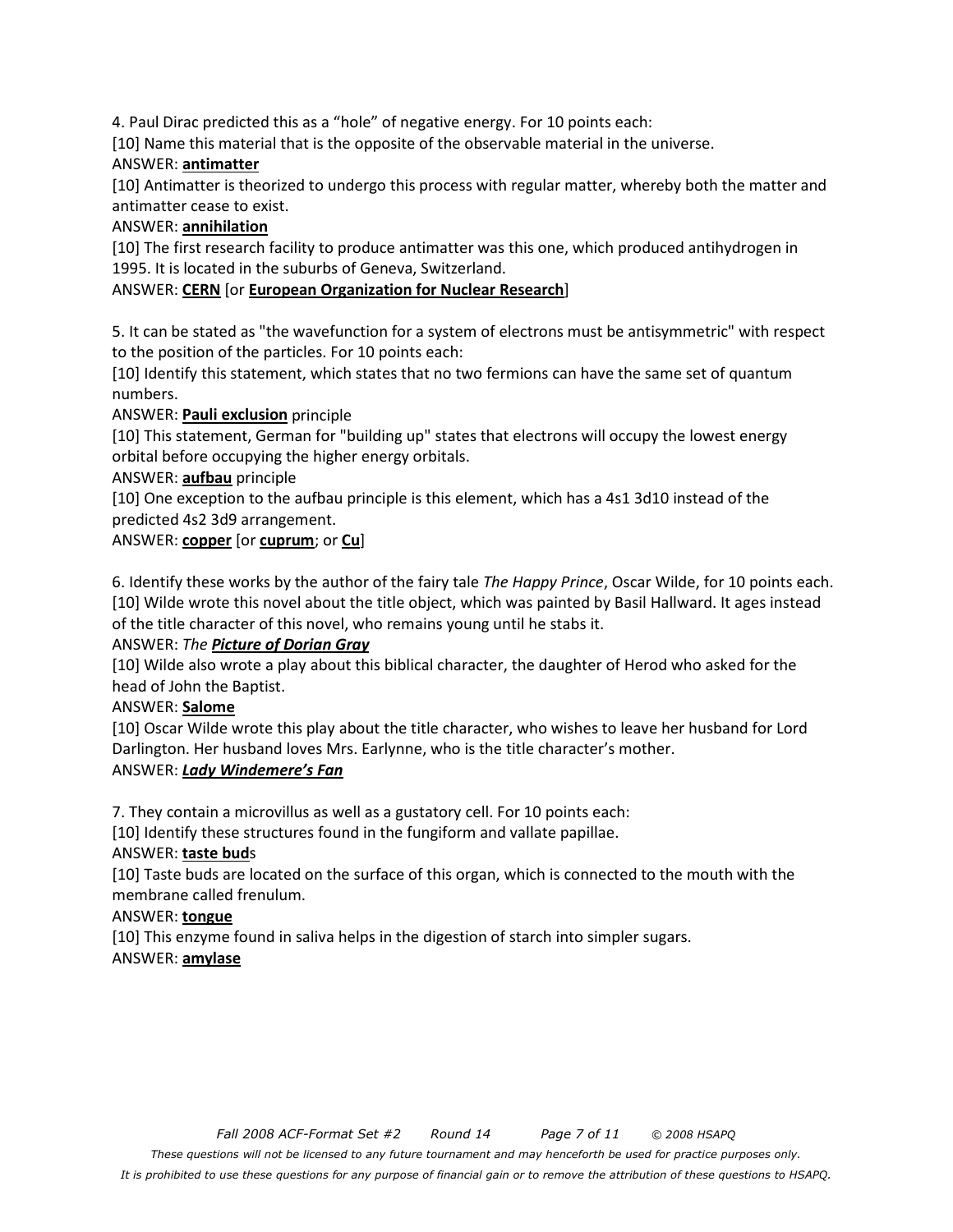8. Name these twentieth-century psychologists, for 10 points each.

[10] This man put self-actualization at the top of his hierarchy of needs.

ANSWER: Abraham Harold **Maslow**

[10] This psychologist coined the phrase "identity crisis" and posited an eight stage theory of development.

ANSWER: Erik Homburger **Erikson**

[10] This author of *Neurosis and Human Growth* countered Freud with her concept of womb envy. ANSWER: Karen **Horney**

9. The protagonist visits the flying island of Laputa, where brilliant scientists discovered the two moons of Mars. For 10 points each:

[10] Name this work whose protagonist also visits Brobdingnag.

### ANSWER: *Gulliver's Travels*

[10] This Irish author who satirically suggesting eating babies wrote *Gulliver's Travels.*  ANSWER: Jonathan **Swift**

[10] During his fourth voyage, Gulliver discovers these unsavory human-like creatures, who are ruled over by the horse-like Houyhnhnms (wih-nims).

### ANSWER: **Yahoo**s

10. He had to flee Italy after originally fighting for Charles Albert of Piedmont, and his followers were known as the Redshirts. For 10 points each:

[10] Name this Italian freedom fighter, a leader of the Risorgimento who conquered Sicily with his "thousand."

ANSWER: Giuseppe **Garibaldi**

[10] Garibaldi proclaimed himself dictator of Sicily in the name of this Piedmontese monarch, the son of Charles Albert, who would become the first king of a unified Italy.

ANSWER: **Victor Emmanuel II** [or **Vittorio Emanuele II**; prompt on **Victor Emmanuel**]

[10] While in exile from Italy, Garibaldi was active in this South American country's civil war, fought between the Colorado and Blanco factions.

### ANSWER: **Uruguay**

11. For 10 points each, name these Egyptian gods.

[10] This ancient god of the midday sun was sometimes conflated with Amun.

ANSWER: **Ra**

[10] This god of the afterlife was chopped up by his brother Seth and reassembled by Isis. ANSWER: **Osiris**

[10] Formerly a destructive force known as Sekhmet, this god was pacified by beer and took her present cow-like form.

ANSWER: **Hathor**

*It is prohibited to use these questions for any purpose of financial gain or to remove the attribution of these questions to HSAPQ.*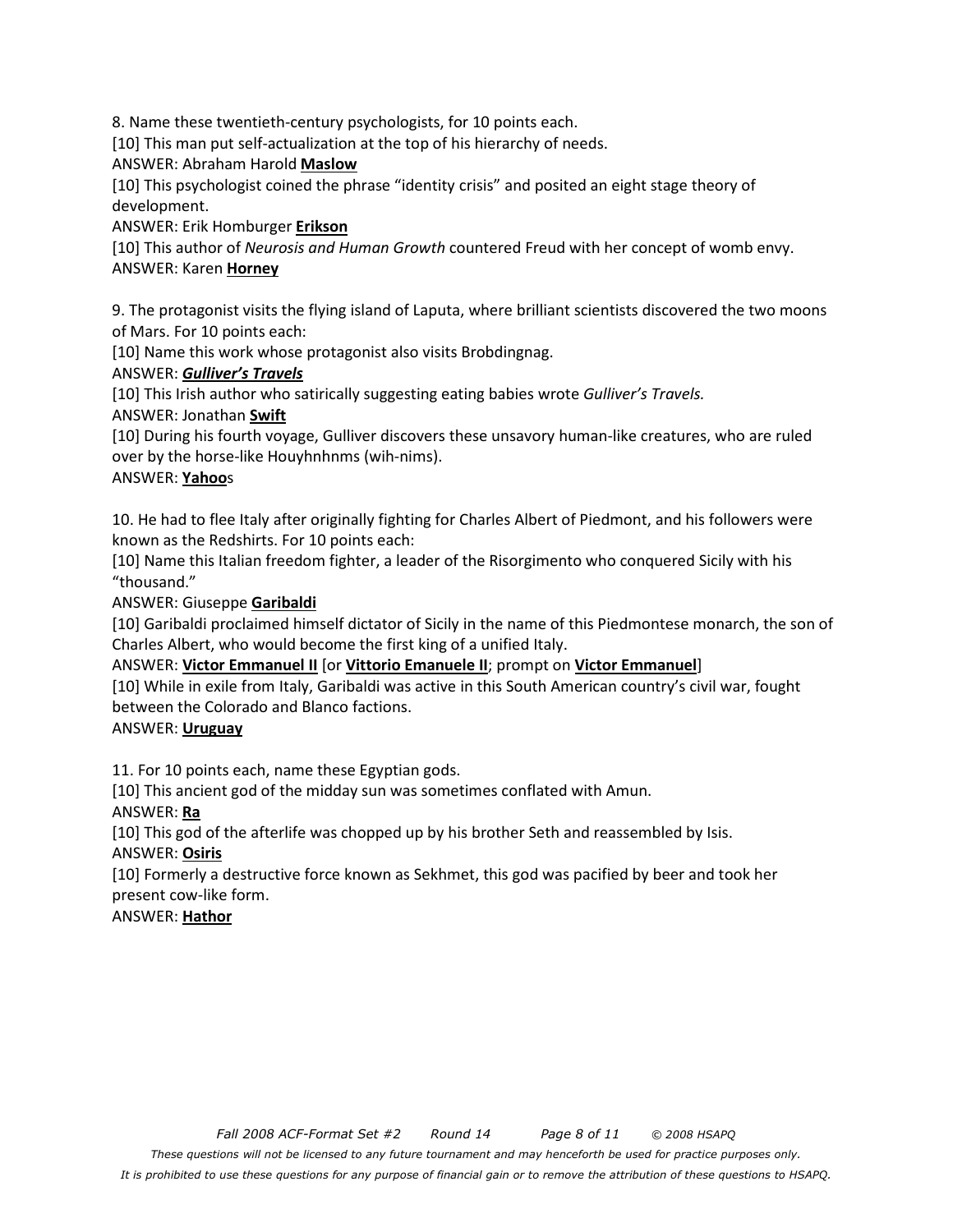12. Identify the following about current events from South America, for 10 points each: [10] In June 2008, the United Nations said that the cultivation of this plant increased by sixteen percent, with notable gains in Colombia. It produces a precursor to a potent drug.

ANSWER: **coca** [or *Erythroxylum coca*]

[10] This man has denounced efforts to eradicate coca production. More recently, he has had to deal with the Tarija province seeking autonomy in his current role as President of Bolivia.

# ANSWER: Juan Evo **Morales**

[10] Citizens of this country led by Rafael Correa have largely supported a new Constitution which places restrictions on oil and mining. It uses the U. S. dollar as its currency.

ANSWER: Republic of **Ecuador**

13. One symphony of this number is Mendelssohn's "Reformation" symphony. For 10 points each: [10] Give this number that also describes Tchaikovsky's second-to-last symphony.

ANSWER: **5** [or **Fifth** symphony]

[10] This man's fifth symphony begins with the famous short-short-short-LONG phrase, and was written at roughly the same time as his sixth, "Pastoral" symphony.

# ANSWER: Ludwig von **Beethoven**

[10] This man's fifth symphony has been called "an artistic reply to just criticism" by Stalin of his fourth symphony and his opera *Lady Macbeth of Mtsensk District*.

ANSWER: Dmitri Dmitriyevich **Shostakovich**

14. Its victims were the imperial regents William Slavata and Jaroslav Martinic, and their secretary Fabricius. For 10 points each:

[10] Name this 1618 event in Bohemia that occurred at Hradcany Castle and helped spark the Thirty Years' War.

# ANSWER: **Defenestration of Prague**

[10] Following the Defenestration of Prague, the diet of Bohemia deposed this King of Bohemia and replaced him with Frederick V of the Palatinate, which led to the beginning of the war.

# ANSWER: **Ferdinand II** [prompt on **Ferdinand**]

[10] Ferdinand II employed this Catholic general to suppress his German opponents. This victor at Nordlingen who was murdered by Walter Devereux.

ANSWER: Albrecht von **Wallenstein** [or Albert of **Wallenstein**]

15. This mountain gives its name to a river that enters the Pacific north of Vina del Mar. For 10 points each:

[10] Name this volcano of the southern Andes, found partially in Chile, the tallest mountain in the Americas.

# ANSWER: Mount **Aconcagua**

[10] Mount Aconcagua is mostly found in this country that is also home to the Pampas and the scrub plateau of Patagonia.

# ANSWER: **Argentina**

[10] Its cone is interrupted by the Cabeza del Inca, and it is found in the Cordillera Central range of the Andes. Name this tallest continuously active volcano, found in Ecuador.

# ANSWER: Mount **Cotopaxi**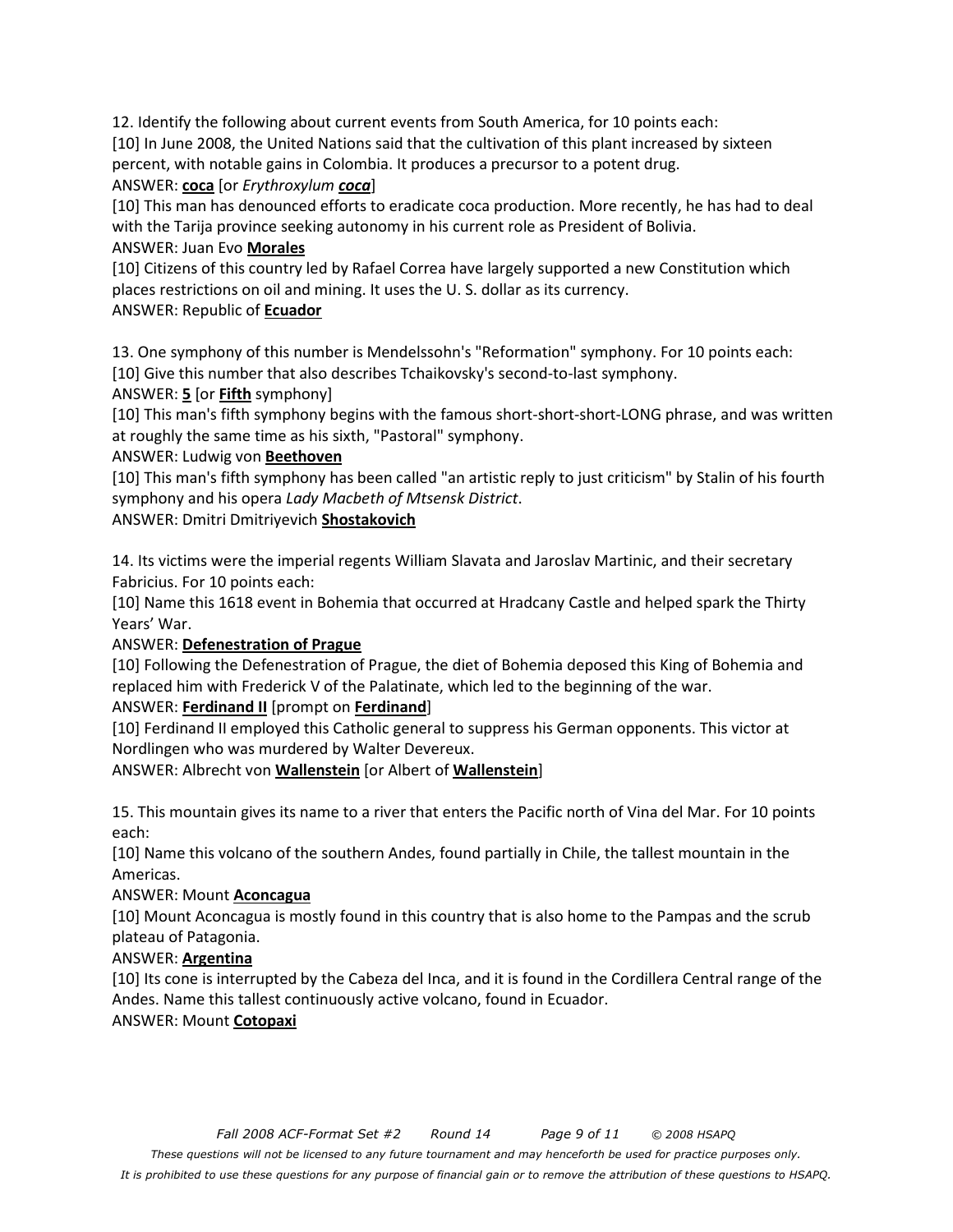16. . Identify these different data types used in programming languages, for 10 points each.

[10] This datatype which includes doubleword and byte sees ranges such as -127 to 128, but never the full length of its mathematical counterpart.

ANSWER: **int**eger

[10] Numbers with decimal places are represented by this data type, which includes double. Loss of significance occurs when arithmetic functions are performed on them without type casting. ANSWER: **float**ing-point numbers

[10] This datatype corresponding to a sequence of symbols can be concatenated to form sentences. Quoted versions of them are referred to as their namesake "literals."

ANSWER: **string**s

17. Name some German philosophers that wrote some pretty crazy things, for 10 points each.

[10] This syphilitic German wrote about "Why I Am So Clever" in *Ecce Homo*, though more notably he wrote *Beyond Good and Evil* and *Thus Spoke Zarathustra*.

ANSWER: Friedrich **Nietzsche**

[10] This author of *The World as Will and Idea* wrote about how women are compulsive liars and mentally inferior to men in his "On Women."

### ANSWER: Arthur **Schopenhauer**

[10] This man wrote the influential *Being and Time*, but he also supported the Nazis and claimed to Karl Jaspers that "there is a dangerous international alliance of Jews."

ANSWER: Martin **Heidegger**

18. This playwright wrote about two brothers with different-colored skin in *The Blood Knot*. For 10 points each:

[10] Name this playwright who also wrote *Master Harold...and the Boys* about racism in his home country.

ANSWER: Harold Athol Lannigan **Fugard**

[10] Athol Fugard hails from this country. He has often written about this country's former official policy of apartheid.

ANSWER: Republic of **South Africa**

[10] This other South African writer has written a reimagination of Robinson Crusoe, *Foe*, as well as the novels *Disgrace*, *Life and Times of Michael K*, and *Waiting for the Barbarians*. ANSWER: John Maxwell **Coetzee**

19. This author wrote "For I have but the power to kill, / Without--the power to die--" in "My Life had stood - a Loaded Gun." For 10 points each:

[10] Name this American poet whose lines include "I heard a fly buzz - when I died" and "I'm nobody? Who are you?"

### ANSWER: Emily **Dickinson**

[10] In this Dickinson poem, the speaker travels in a carriage with the Grim Reaper. After pausing in front of a grave, its speaker "surmised the horses' heads / Were toward eternity."

ANSWER: "**Because I could not stop for death**" [or "The **Chariot**;" or Number **712**]

[10] A poem by Dickinson compares life to a "still" one of these objects, which Emerson used as a metaphor for the power of the mind in "The American Scholar." ANSWER: **volcano**

*It is prohibited to use these questions for any purpose of financial gain or to remove the attribution of these questions to HSAPQ.*